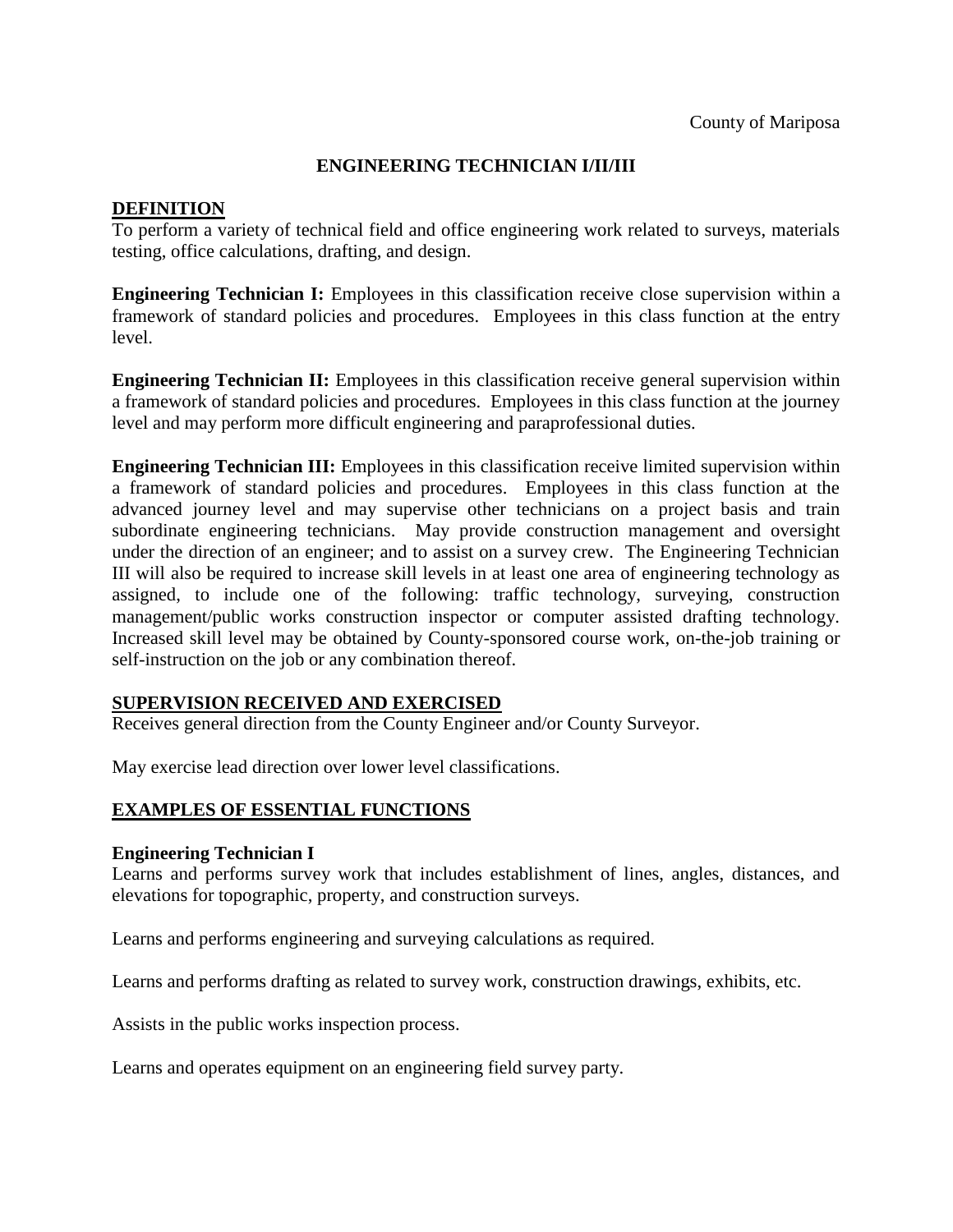Under direction and supervision, develops and enters data for computerized databases.

Under direction and supervision, uses CAD/GIS software for basic mapping.

Learns and performs samples extraction and laboratory and field testing of construction materials, including use of the nuclear soils gauge.

## **Engineering Technician II**

Performs survey work using survey instruments, including total stations, GPS, and levels.

Designs, lays in, profiles and balances vertical and horizontal road realignments and/or public works projects site designs, as assigned*.*

Conducts maps and deeds research; plotting for right-of-way, construction or maintenance projects.

Checks grade during road or other public works construction projects.

Performs higher level duties in a training capacity.

Under supervision, uses a computer to perform a variety of survey and design-related calculations.

Under direction and supervision, prepares records, reports and legal documents.

Keeps accurate field notes and makes sketches of survey work performed.

Performs drafting utilizing CAD/GIS as related to survey and design work on public works plans, profiles, sections, details, and input GIS data.

Under supervision, prepares maps/plats utilizing CAD/GIS.

Operates electronic surveying equipment, such as total station and data collector, and performs computer input of survey data.

Responsible for assuring field vehicles, equipment and supplies are adequate for planned field tasks.

Performs field interviews and record-keeping for contract transit operators.

Assists in the oversight and management of contract transit operators and coordinates with County transit program.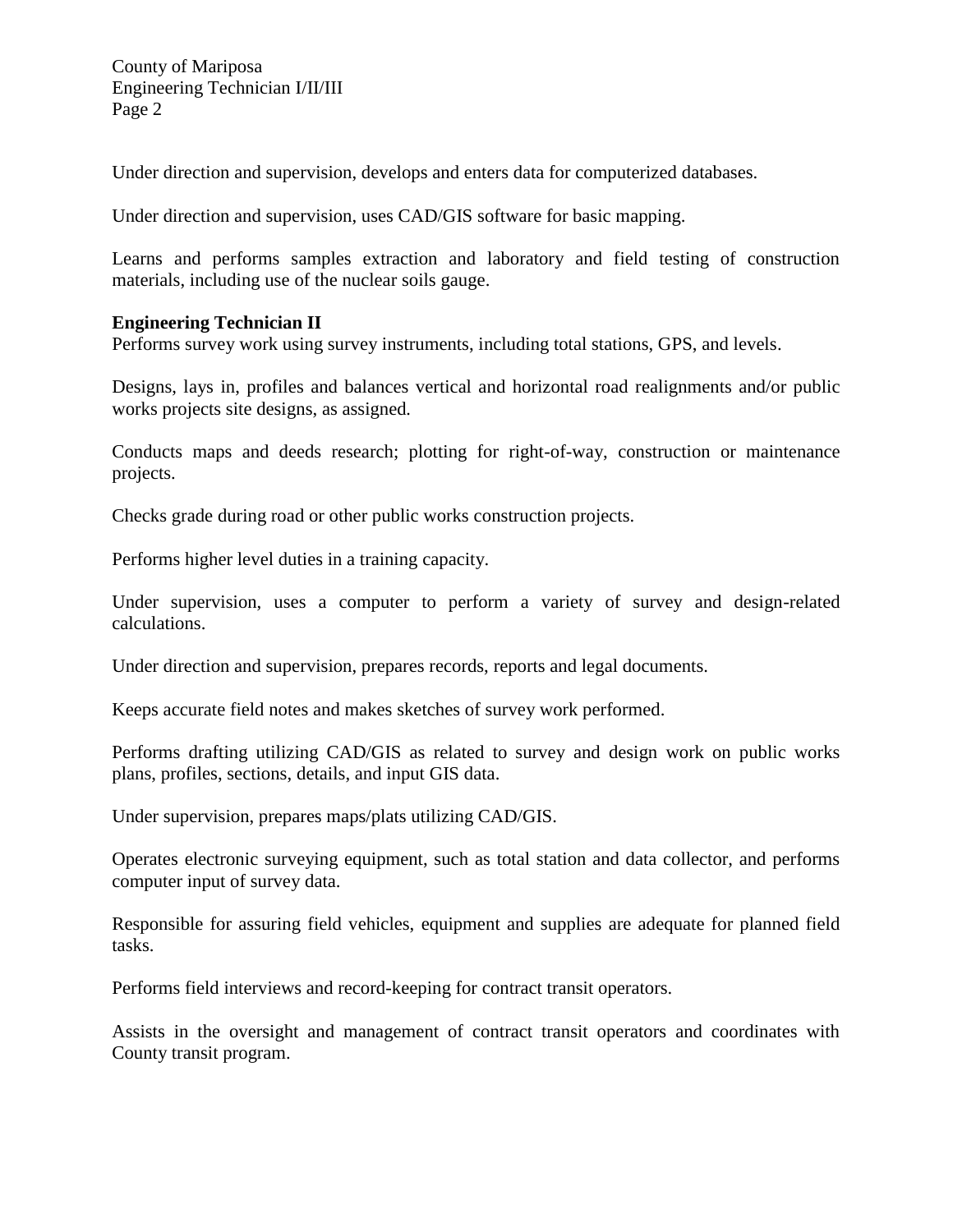Performs sample extraction and laboratory and field tests of construction materials, including soils compaction tests using nuclear soils gauge

Maintains radiation records for all users of the nuclear soils gauge.

### **Engineering Technician III**

Inspects major and minor subdivision road construction for land developments for compliance with County standards and conditions of approval

Participates in and assist in survey work using a variety of survey instruments and keeping survey notes; supervises computer-aided drafting activities

Prepares drafting plans and profile sheets, "p"-line work sheets, profile work sheets, superelevation calculations, and right-of-way plats and public works project site layout, grading plans, profile and details

Issues*,* inspects and oversees private and commercial encroachment permits on County and/or Zone of Benefit roads

Inspects work completed under the County Grading Ordinance and Improvement Standards

Inspects fuel modification when required on subdivision roads

Maintains accurate records and reports

Coordinate soils, laboratory and material testing with a qualified consulting firm

Supervises consultants and assists in construction materials sample extraction and complex field and laboratory tests

Under the direction of an engineer*,* uses a computer to perform a variety of engineering/surveyrelated tasks and design of public works infrastructure

Under the direction of an engineer or surveyor, uses CAD/GIS to prepare final maps and/or plats.

Prepares accurate and complex records, reports, and legal documents

Performs hydrology, hydraulic and other engineering calculations, such as the determination of culvert sizes under engineering direction

Assists with field reviews and record keeping for contract transit operators

Oversees and manages contract transit operators and coordinates with County transit program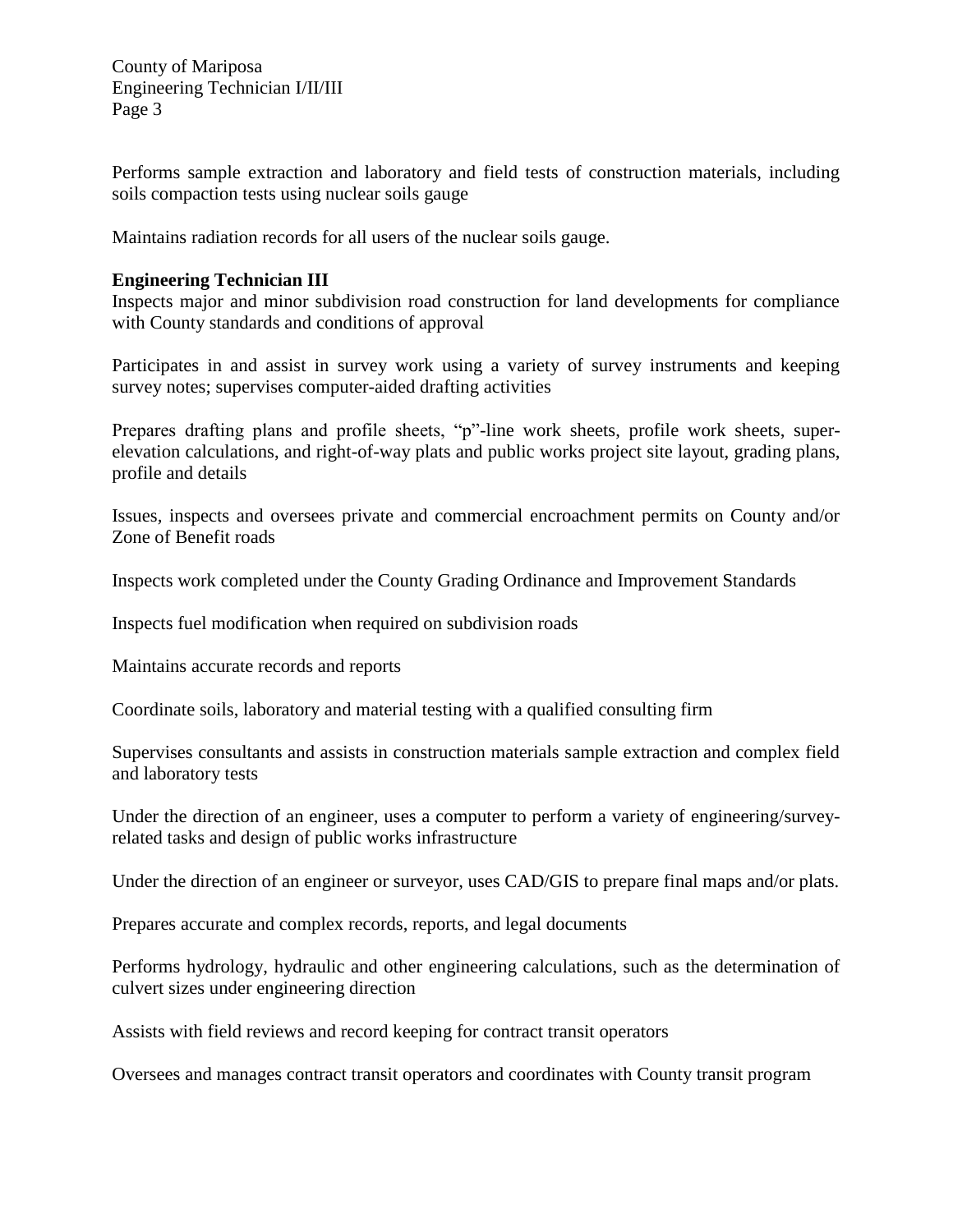Manages zone-of-benefit road maintenance program

Inspects pavement operations and provide construction oversight of road crew

# **EMPLOYMENT STANDARDS**

#### **Knowledge of:**

#### **Engineering Technician I and II**

General mathematics (including high school algebra and geometry) and drafting

Survey and drafting procedures

Survey instrumentation and functions

Survey and design, techniques, instrumentation and functions.

The principles of algebra, geometry, and trigonometry

Computer automated surveying techniques, including total station, GPS, GIS, data collectors and computer data entry

Personal computer operating systems including CAD/GIS software, word processing and data base management

Soils and concrete material testing methods

Record and report preparation techniques

Modern office practices and technology, including the use of computers for word processing, spreadsheet preparation and database management

English usage, spelling, grammar and punctuation

# **Engineering Technician III (in addition)**

The uses, physical characteristics, sampling and testing of construction materials including Caltrans testing methods for soils, concrete and asphalt

The principles of complex engineering computations

The methods, materials, tools, equipment, and supervision of construction engineering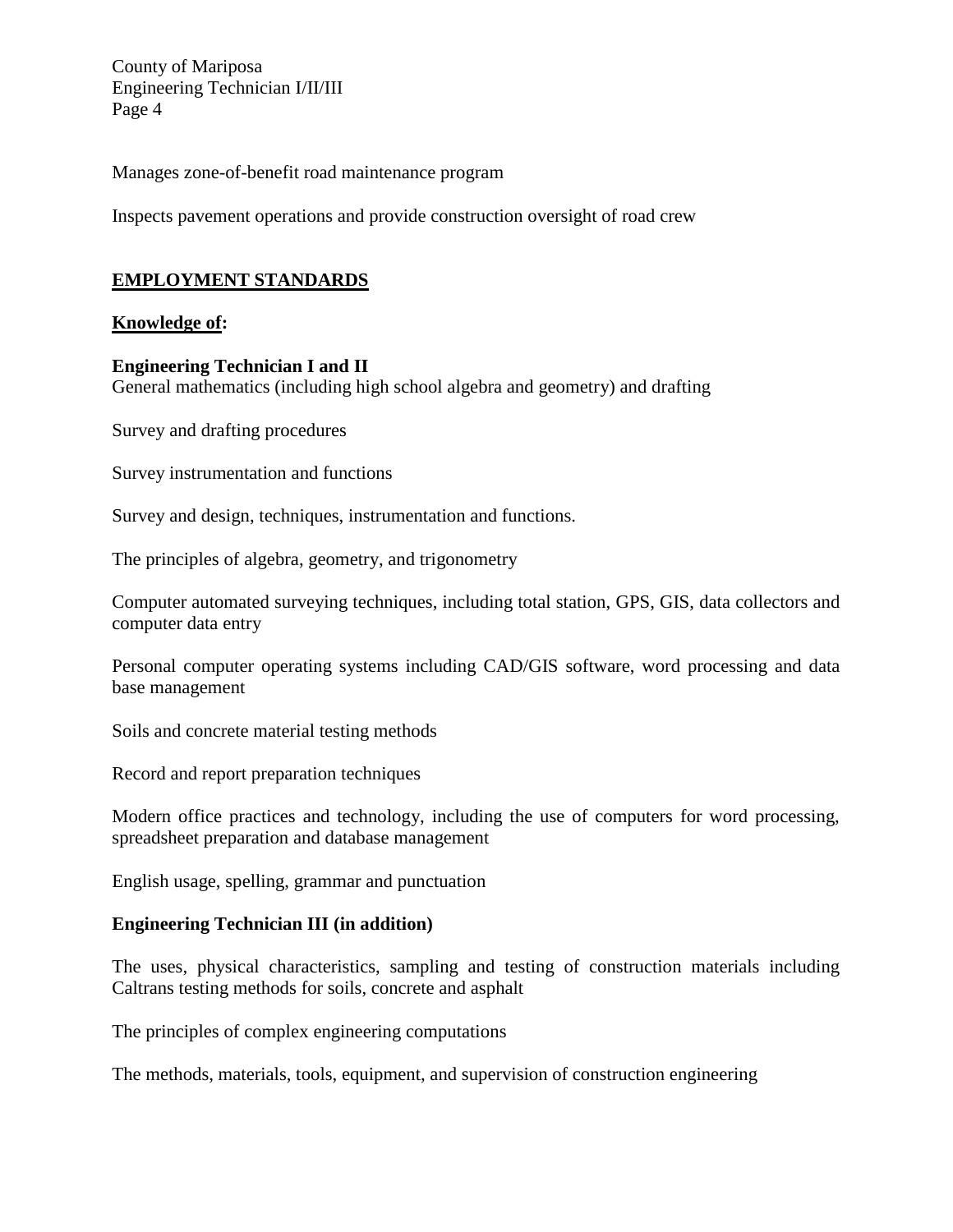Public works construction plans and specifications

Engineering plans and specifications

Principles of supervision and training

# **Ability to:**

Communicate effectively in both oral and written forms

Understand and execute written and oral instructions

Establish and maintain positive work relationships with those contacted in the performance of required duties

# **Engineering Technician I**

Learn the operation of surveying instruments

Under direction and supervision, learn the operation of computer software

Assist in preparation of accurate and complete notes, sketches, plans, and reports

Perform drafting work

Perform mathematical calculations quickly and accurately

## **Engineering Technician II**

Operate precision surveying instruments

Prepare accurate and complete notes, sketches, plans and reports

Perform drafting work and to assist in the preparation of engineering designs

Perform mathematical calculations quickly and accurately

Operate total station, GPS, GIS, data collector, and perform computer data entry/calculations

Work with computer operation systems, CAD/GIS software, word processing, and data base software

## **Engineering Technician III (in addition)**

Supervise and train others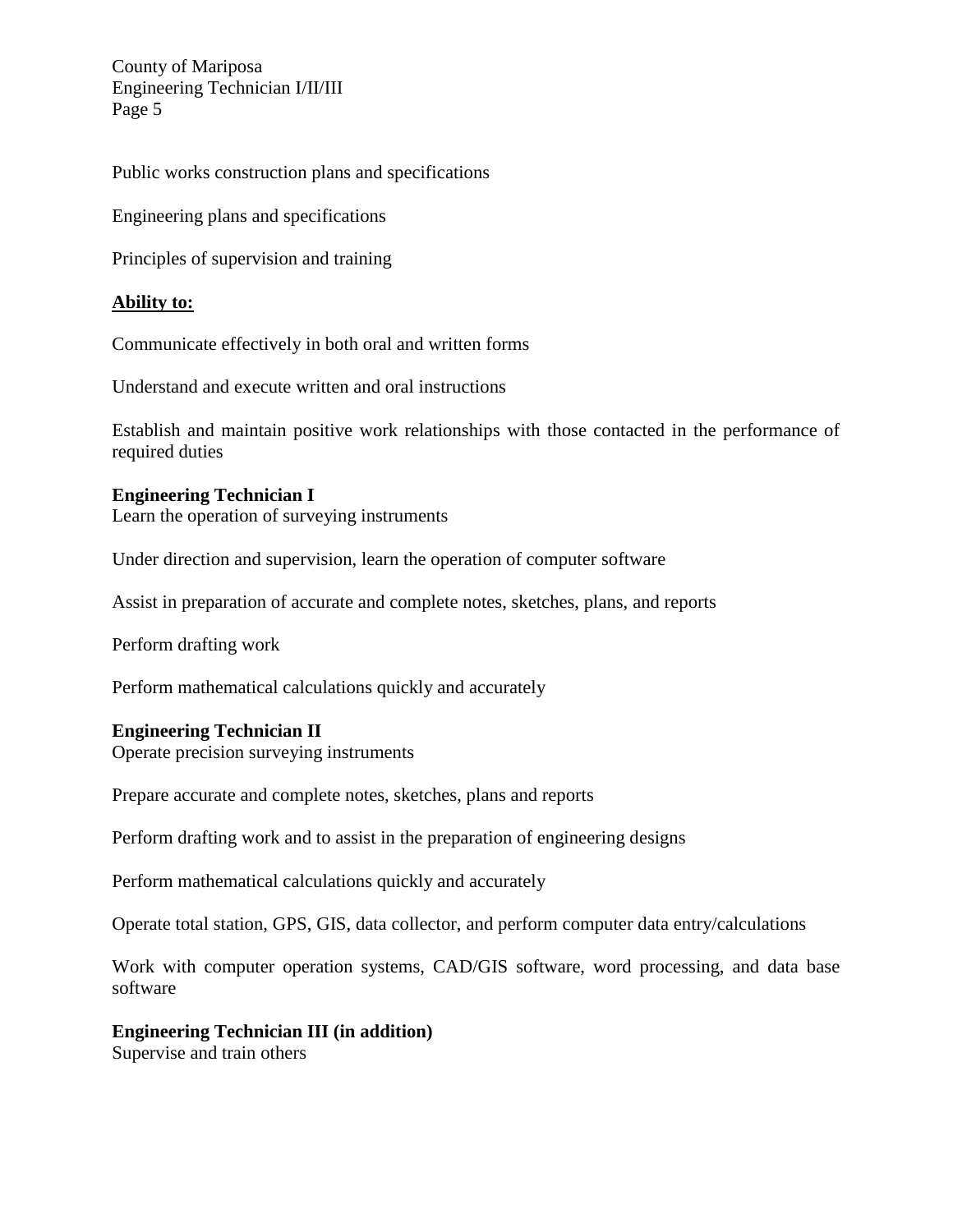Operate computer software including drafting and engineering design program, spreadsheet and word processing

Under engineering supervision, use a computer to design public works infrastructure

Supervise and assist in the performance of tests and analysis of construction material samples

# **TYPICAL WORKING CONDITIONS**

Work is performed in an office and field environment. Incumbent drives on surface streets and may be exposed to traffic hazards, construction and equipment hazards, air contaminants, adverse weather conditions, temperature and noise extremes, wetness, fumes, dusts, odors, skin irritants, working at heights.

# **TYPICAL PHYSICAL REQUIREMENTS**

Requires the mobility to work in an office and field environment. Requires the ability to sit at desk for long periods of time and intermittently walk, stand, climb, balance, bend, crouch, and reach while performing office duties and/or field work; traverse uneven terrain; lift and/or move light to moderately heavy weights; perform simple grasping and fine manipulation. Must be able to maintain effective audio-visual discrimination and perception needed for making observations, communicating with others, reading and writing, and operating office and specialized field equipment. Must be able to use a telephone to communicate verbally and a keyboard to communicate through written means, to review information and enter/retrieve data, to see and read characters on a computer screen.

# **MINIMUM QUALIFICATIONS**

All levels require high school graduation or a GED and possession of a valid California driver's license. Under certain circumstances, the Human Resources Director may accept a valid driver's license from another state if applicant acknowledges his/her intent to acquire a California driver's license within three months by signing an acknowledgement form.

**Engineering Technician I:** One year of experience in field engineering, land surveying, construction and/or computer drafting. One year of technical school training in the areas of land surveying, construction technology, computer-aided drafting/design or equivalent technical fields beyond the high school level may be substituted for the required experience….**or**

**Engineering Technician II:** Three years of technical engineering experience in the areas of land surveying, construction inspection, calculations/drafting of construction projects or computer-aided drafting, 2 years of which must have been in engineering or survey work comparable to an Engineering Technician I. Graduation from an accredited 2-year college with technical training in the areas of land surveying, construction technology, engineering technology, computer-aided drafting/design or equivalent may be substituted for 2 years of the above experience requirement, OR graduation from a 4-year college or university with major course work in civil engineering, architecture, construction management or a closely-related field.….**or**